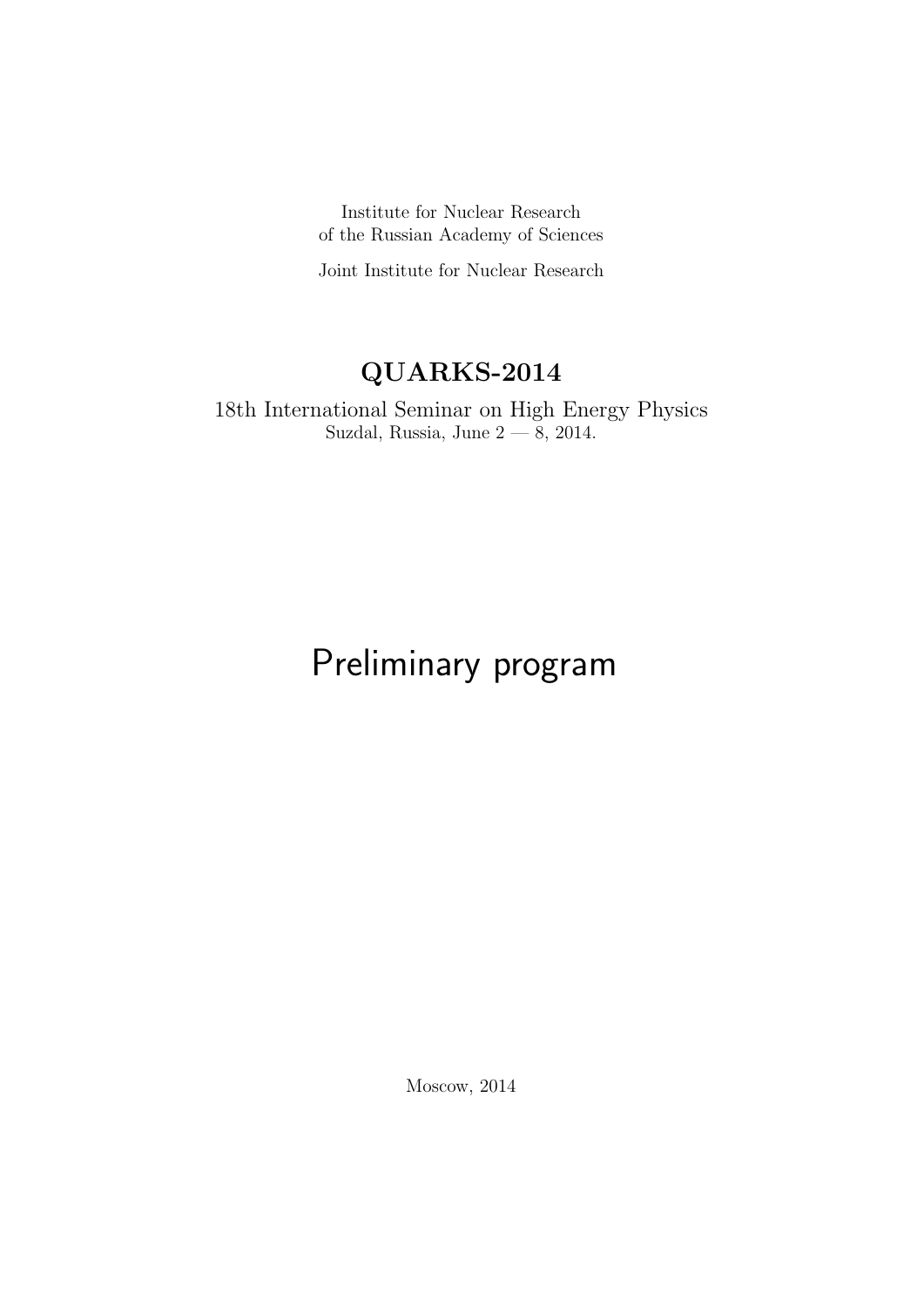# Monday, June 2

#### Afternoon: Registration

#### Plenary Session. 17:00

- 1. Moore R. (Alberta U.)  $\emph{The Latest Results from ATLAS} \emph{---} \emph{40 min}.$
- 2. Lipatov L. (PNPI, St. Petersburg) High energy production amplitudes in  $N=4$  SUSY and  $-40$  min.

Coffee Break. 18:20 – 18:40

3. Rebbi C. (Boston U.) Models of Electroweak Symmetry Breaking based on Strong Dynamics — 40 min.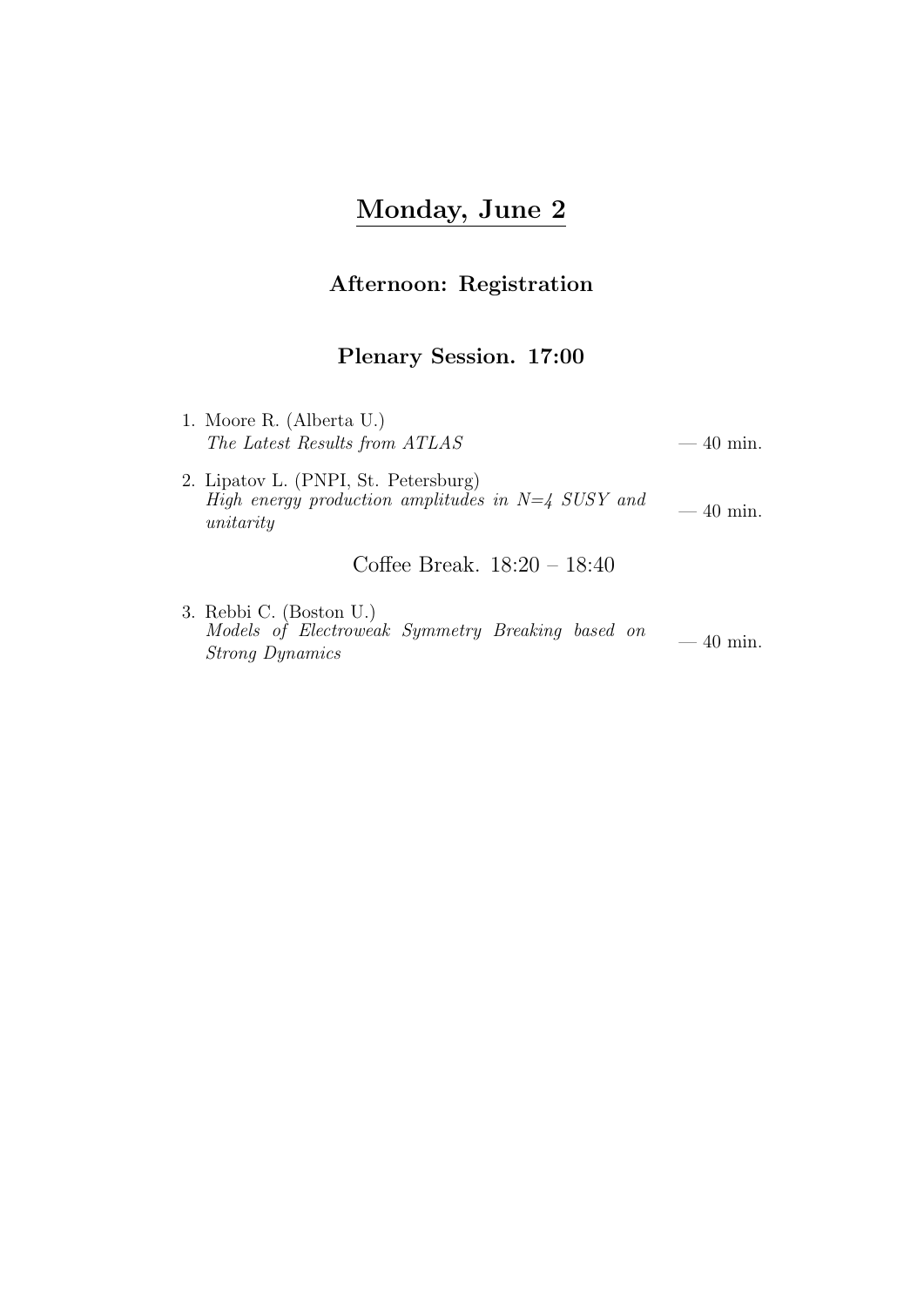# Tuesday, June 3

#### Plenary Session. 10:00

| 1. Arefeva I. (Steklov Math. Inst., Moscow)<br>Holography and quark-gluon plasma formation in heavy<br><i>ion</i> collisions | $-30$ min. |
|------------------------------------------------------------------------------------------------------------------------------|------------|
| 2. Kazakov D. (JINR, Dubna)<br>Amplitudes in $D=6$ N= $(1,1)$ SYM theories                                                   | $-30$ min. |
| 3. Tomasi-Gustafsson E. (IRFU/SPhN and IN2P3/IPN Orsay)<br>Physics with antiprotons at PANDA/FAIR                            | $-30$ min. |
| Coffee Break. $11:30 - 11:50$                                                                                                |            |
| 4. Kudenko Yu. (INR, Moscow)<br>T2K experiment: results and prospects                                                        | $-30$ min. |
| 5. Bezrukov L. (INR, Moscow)<br>Geoneutrino                                                                                  | $-30$ min. |
| 6. Kouznetsov O. (JINR, Dubna)<br>Spin physics experements at NICA (SPD project)                                             | $-30$ min. |

### Evening Sessions.

| 1. Chetyrkin K. (KIT, Karlsruhe)<br>Towards QCD running in 5 loops: quark mass anoma-<br>lous dimension                           | $-30$ min. |
|-----------------------------------------------------------------------------------------------------------------------------------|------------|
| 2. Pivovarov A. (INR, Moscow)<br>NLO corrections to chromomagnetic operator contribu-<br>tion to total semileptonic B meson width | $-30$ min. |
| 3. Kouznetsov O. (JINR, Dubna)<br>The COMPASS experiment at CERN                                                                  | $-30$ min. |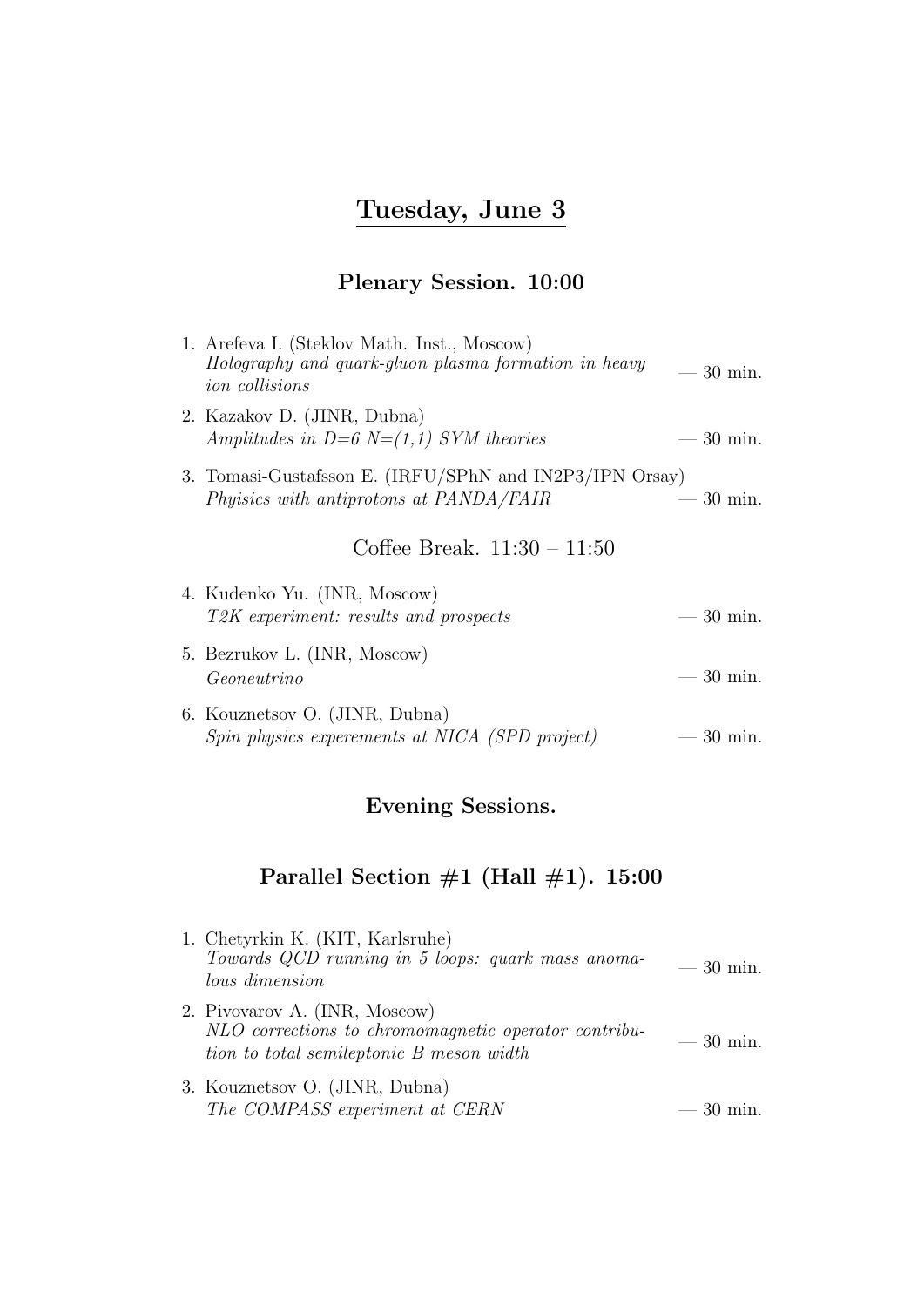| 4. Polyarush A. (INR, Moscow)<br>The inclusive production of the meson resonances in<br>neutrino interactions                                                                           | $-30$ min.        |
|-----------------------------------------------------------------------------------------------------------------------------------------------------------------------------------------|-------------------|
| Coffee Break. $17:00 - 17:20$                                                                                                                                                           |                   |
| 5. Pivovarov G. (INR, Moscow)<br>Multi-particle processes and space-time dimension                                                                                                      | $-30$ min.        |
| 6. Kataev A. (INR, Moscow)<br>The RG-inspired beta-expansion approach, its uniqui-<br>$ness$ , its link with the conformal symmetry limit in $QCD$<br>and phenomenological applications | $-30$ min.        |
| 7. Sidorov A. (JINR, Dubna)<br>Determination of pion Fragmentation functions from a<br>QCD analysis of the HERMES and COMPASS data on<br>multiplicities                                 | $-30$ min.        |
| 8. Shipilova A. (Samara State U.)<br>Dijet azimuthal decorrelations at the LHC in the parton<br><i>Reggeization approach</i>                                                            | $-30$ min.        |
| 9. Suetin D. (St.-Petersburg State U.)<br>Lepton pair production in pA-collisions and intra-<br>nuclear rescattering effects                                                            | $30 \text{ min.}$ |
|                                                                                                                                                                                         |                   |

# Parallel Section  $\#2$  (Hall  $\#2$ ). 15:00

| 1. Kopeliovich V. (INR, Moscow)<br>"Buddha's light" of cumulative particles                                              | $-30$ min. |
|--------------------------------------------------------------------------------------------------------------------------|------------|
| 2. Pikelner A. (JINR, Dubna)<br>Two-loop matching for Standard Model RGE analysis                                        | $-30$ min. |
| 3. Shaikhiev A. (INR, Moscow)<br>Search for heavy neutrino in the $K \to \mu \nu$ decay                                  | $-30$ min. |
| 4. Duk V. (INR, Moscow & INFN, Perugia)<br>Study of the rare decay $K \to \pi \gamma \gamma$ at the NA62 experi-<br>ment | $-30$ min. |

Coffee Break. 17:00 – 17:20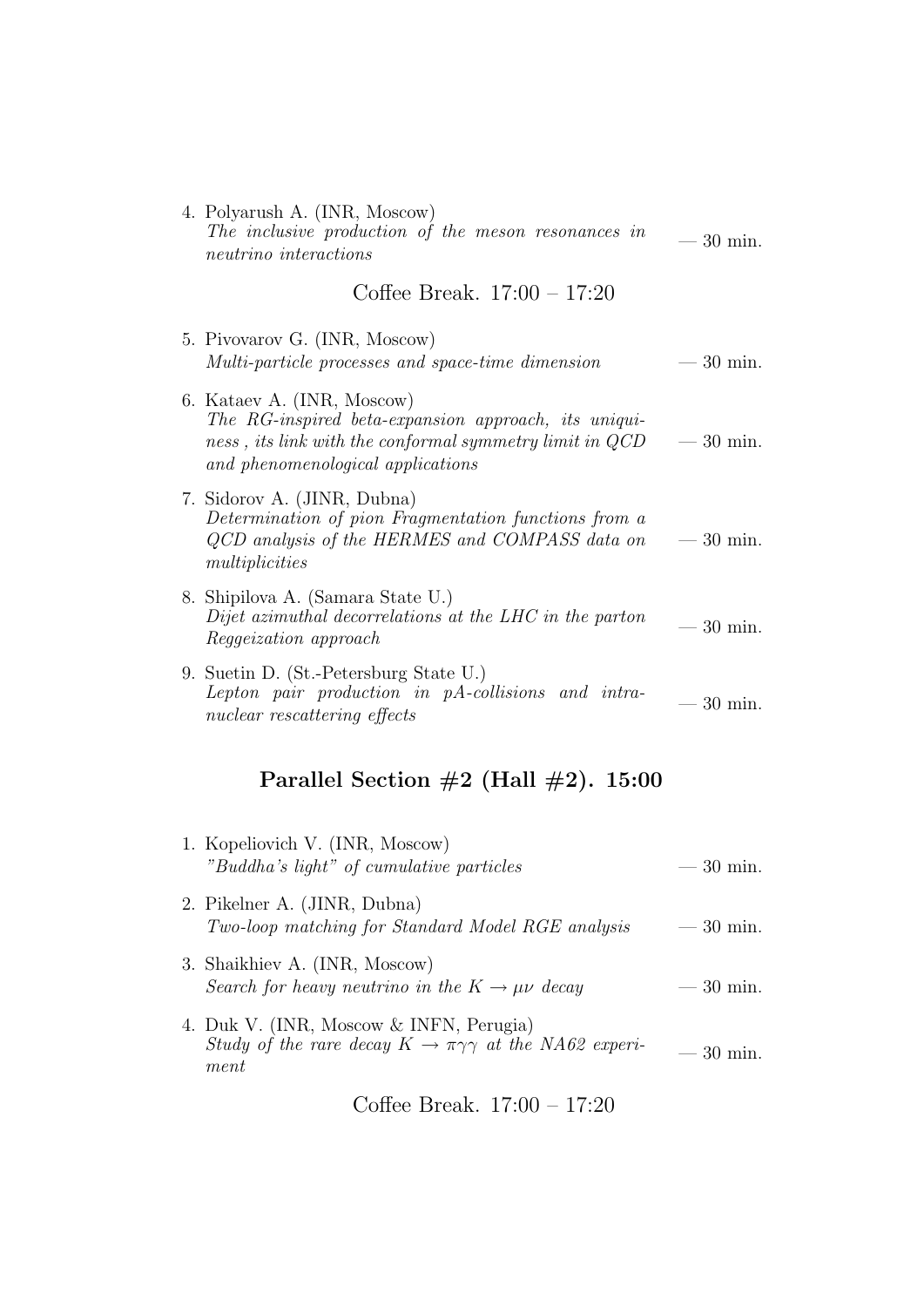| 5. Leonidov A. (Lebedev Physical Inst., Moscow)<br>Formation of equation of state in evolving quantum field                     | $-30$ min.                 |
|---------------------------------------------------------------------------------------------------------------------------------|----------------------------|
| 6. Kartavtsev A. (Max-Planck Inst., Munich)<br>Improving Electro-Weak Fits with TeV-scale Sterile<br><i>Neutrinos</i>           | $-30$ min.                 |
| 7. Arbuzov A. (JINR, Dubna)<br>Spontaneous radiatively induced breaking of conformal<br><i>invariance in the Standard Model</i> | $-30$ min.                 |
| 8. Lobanov A. (Moscow State U.)<br>On the theory of neutrino oscillations.                                                      | $-30$ min.                 |
| 9. Astapov K. (INR, Moscow)<br>Light sgoldstino searches at CERN SPS                                                            | $=20~\mathrm{m}$<br>$1n$ . |

| 1. Koshelev A. (Vrije U., Brussel)<br>What does gravity learn from string field theory?                                                        | $-30$ min. |
|------------------------------------------------------------------------------------------------------------------------------------------------|------------|
| 2. Alkalaev K. (Lebedev Physics Inst., Moscow)<br>On $AdS(2)$ higher spin gravity                                                              | $-30$ min. |
| 3. Francia D. (Scuola Normale, Pisa)<br>Maxwell-like description of higher spins                                                               | $-30$ min. |
| 4. Snegirev T. (Tomsk State Pedagogical U.)<br>On massive spin $3/2$ field interactions                                                        | $-30$ min. |
|                                                                                                                                                |            |
| Coffee Break. $17:00 - 17:20$                                                                                                                  |            |
| 5. Merzlikin B. (Tomsk State Pedagogical U.)<br>Two-loop low-energy effective action in Abelian super-<br>symmetric Chern-Simons matter models | $-30$ min. |
| 6. Bykov D. (Steklov Math. Inst., Moscow)<br>Ricci-flat metrics on complex cones                                                               | $-30$ min. |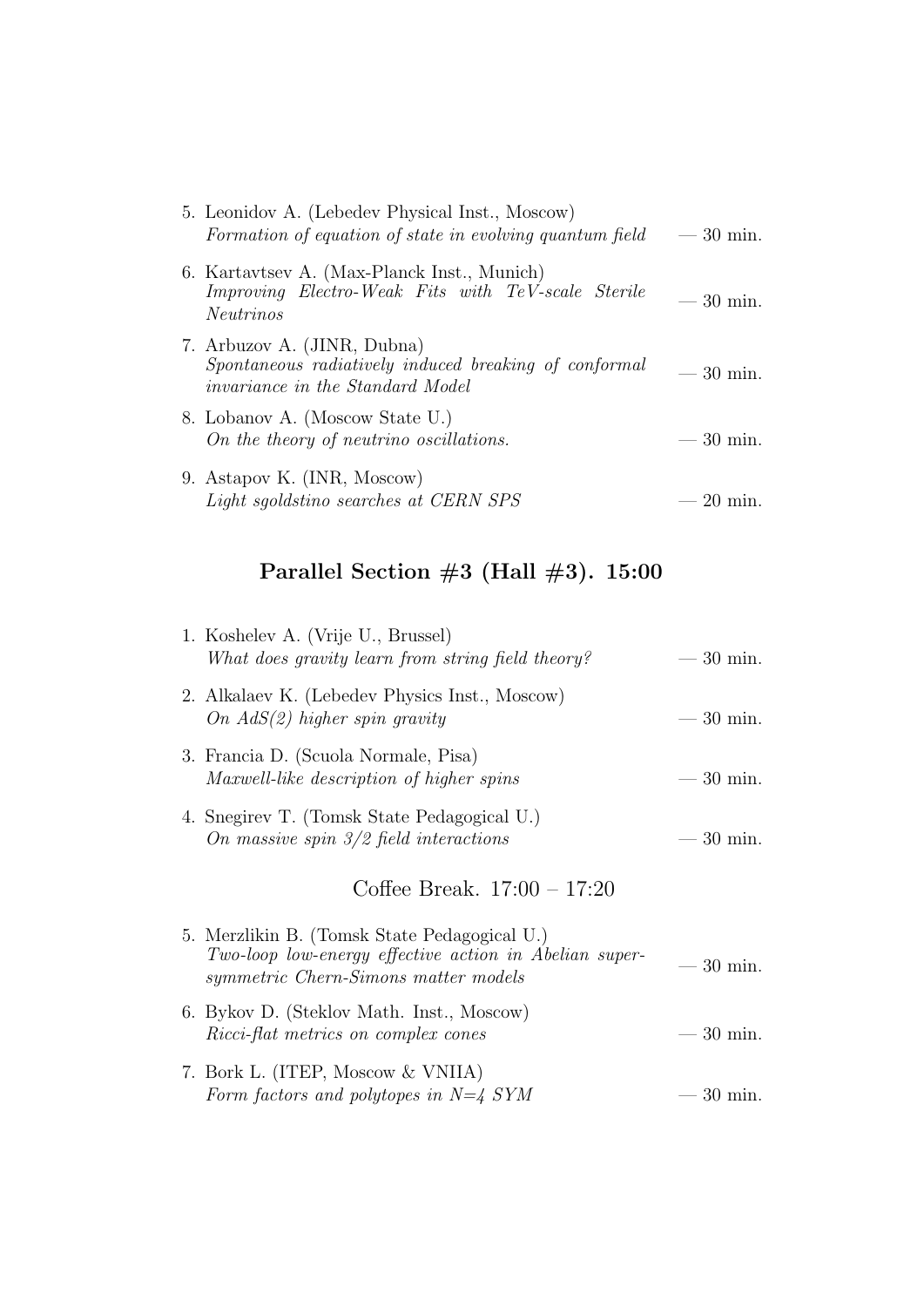- 8. Golubtsova A. ( Peoples' Friendship University, Moscow)  $\emph{Shock waves in Lifshitz spacetimes}$   $-20$  min.
- 9. Misuna N. (MIPT, Moscow) Off-Shell Scalar Supermultiplet in the Unfolded Dynam-<br>  $\frac{1}{100}$  = 20 min.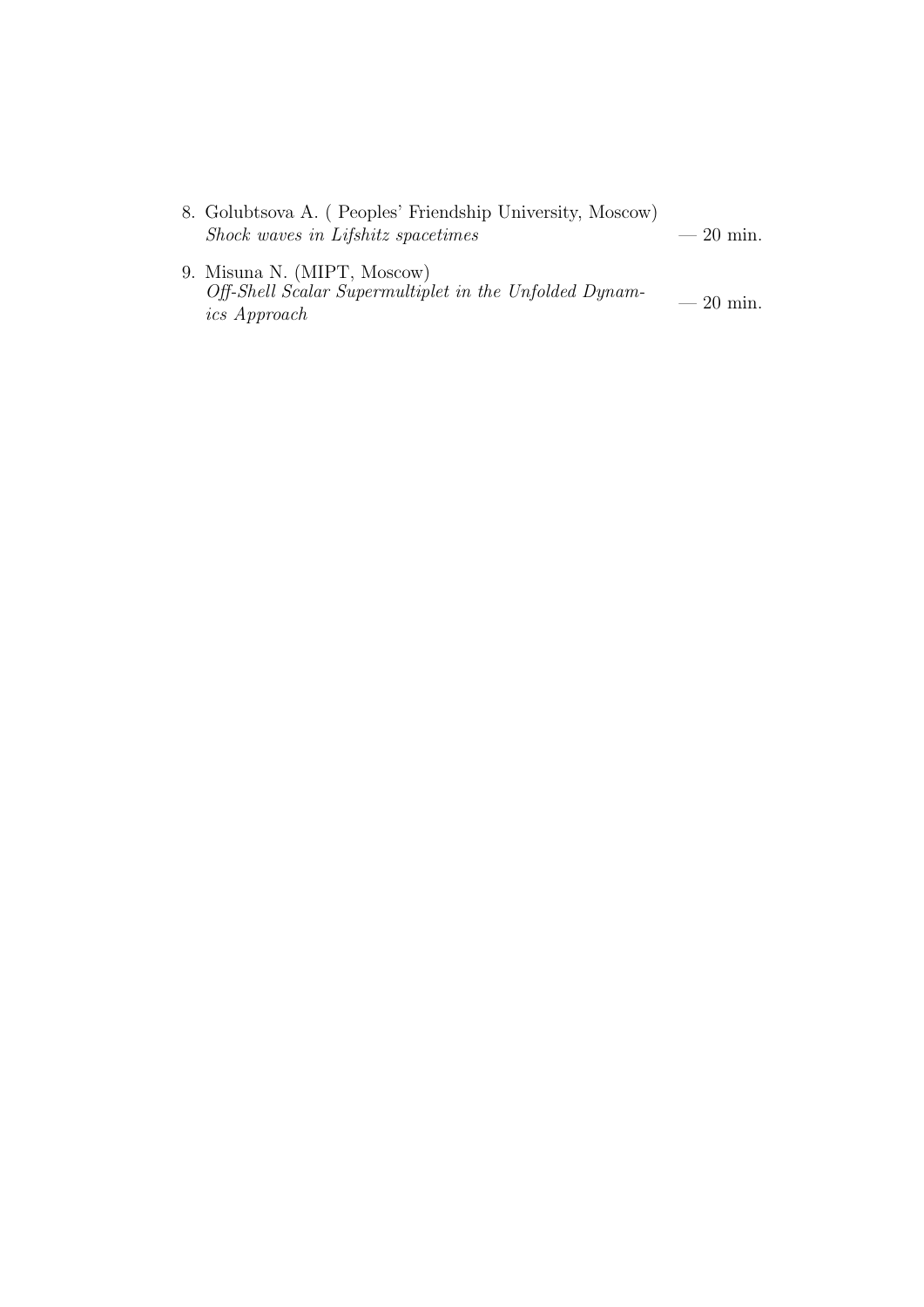# Wednesday, June 4

# Excursion. 10:00

#### Evening Sessions.

# Parallel Section  $\#1$  (Hall  $\#1$ ). 15:00

| 1. Achasov N. (Sobolev Math. Inst., Novosibirsk)<br>Four problems for the c- $\tau$ , b and super-c- $\tau$ , b factories                                | $-30$ min.                                    |
|----------------------------------------------------------------------------------------------------------------------------------------------------------|-----------------------------------------------|
| 2. Faustov R. (Dorodnicyn Computing Centre, Moscow)<br>Decays of the $B_s$ meson                                                                         | $-30$ min.                                    |
| 3. Troitsky S. (INR, Moscow)<br>From infrared pion form factor to ultraviolet QCD<br>asymptotics without parameter tuning.                               | $30 \text{ min.}$<br>$\overline{\phantom{m}}$ |
| 4. Jenkovszky L. (Bogolyubov ITP, Kiev)<br>Vector meson production in ultra-peripheral collisions at<br>the LHC                                          | $-30$ min.                                    |
| Coffee Break. $17:00 - 17:20$                                                                                                                            |                                               |
|                                                                                                                                                          |                                               |
| 5. Kulagin S. (INR, Moscow)<br>Nuclear parton distributions and the Drell-Yan process                                                                    | $-30$ min.                                    |
| 6. Kiselev A. (Sobolev Math. Inst., Novosibirsk)<br>Comparative deep inelastic production of scalar and ten-<br>sor mesons in $\gamma\gamma*$ collisions | $-30$ min.                                    |
| 7. Kozhevnikov A. (Sobolev Math. Inst., Novosibirsk)<br>Breaking of isotopic invariance in<br>the<br>decay<br>$eta(1405/1475)$ to three pions            | $-30$ min.                                    |
| 8. Yeletskikh I. (JINR, Dubna)<br>Search for new heavy spin-1 resonance $Z^*$ at ATLAS<br>detector in dimuon channel                                     | $30 \text{ min.}$                             |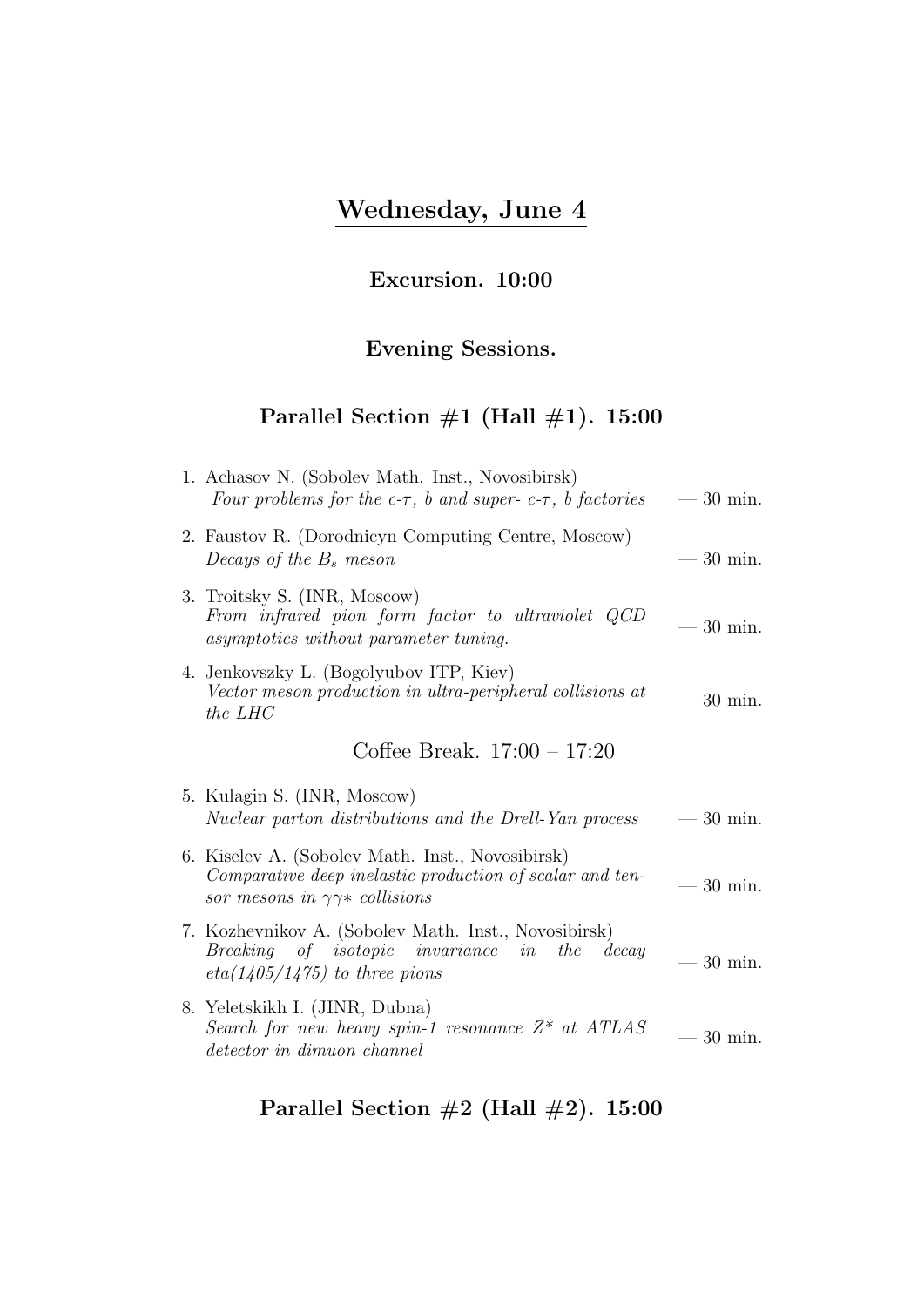| 1. Krasnikov N. (INR, Moscow)<br>Search for dark force at CERN                                                                                    | $-30$ min.        |
|---------------------------------------------------------------------------------------------------------------------------------------------------|-------------------|
| 2. Bednyakov A. (JINR, Dubna)<br>On the three-loop renormalization group analysis of the<br>SM                                                    | $-30$ min.        |
| 3. Rusov A. (Yaroslavl State U.)<br>Dilepton Invariant-Mass Spectrum and Decay Rate in<br>$B \to \pi \ell^+ \ell^-$ in the SM                     | $-30$ min.        |
| 4. Arbuzov B. (SINP, Moscow)<br><i>Effective Interactions in the Standard Model</i>                                                               | $-30$ min.        |
| Coffee Break. $17:00 - 17:20$                                                                                                                     |                   |
| 5. Libanov M. (INR, Moscow)<br>4D CP violation from pure gauge in six dimensions.                                                                 | $-30$ min.        |
| 6. Zhuk A. (Odessa State U)<br>Problematic aspects of Kaluza-Klein models.                                                                        | $-30$ min.        |
| 7. Kisselev A. (IHEP, Protvino)<br>New solution for the warp factor in the Randall-<br>Sundrum scenario                                           | $-30$ min.        |
| 8. Kirpichnikov D. (INR, Moscow)<br>IR properties of one loop corrections to brane-to-brane<br>propagators in models with localized vector bosons | $-30$ min.        |
| 9. Timiryasov I. (INR, Moscow)<br>Probing vector portal at SPS                                                                                    | $20 \text{ min.}$ |

| 1. Smilga A. (University of Nantes & ITEP)<br>Supersymmetric field theory with benign ghosts                                                       | $-30$ min. |
|----------------------------------------------------------------------------------------------------------------------------------------------------|------------|
| 2. Stepanyantz K. (Moscow State U.)<br>Construction of the NSVZ scheme for Abelian supersym-<br>metric theories, regularized by higher derivatives | $-30$ min. |
| 3. Gorsky A.<br>Hopf Solitons in the Faddeev-Skyrme model                                                                                          | $-30$ min. |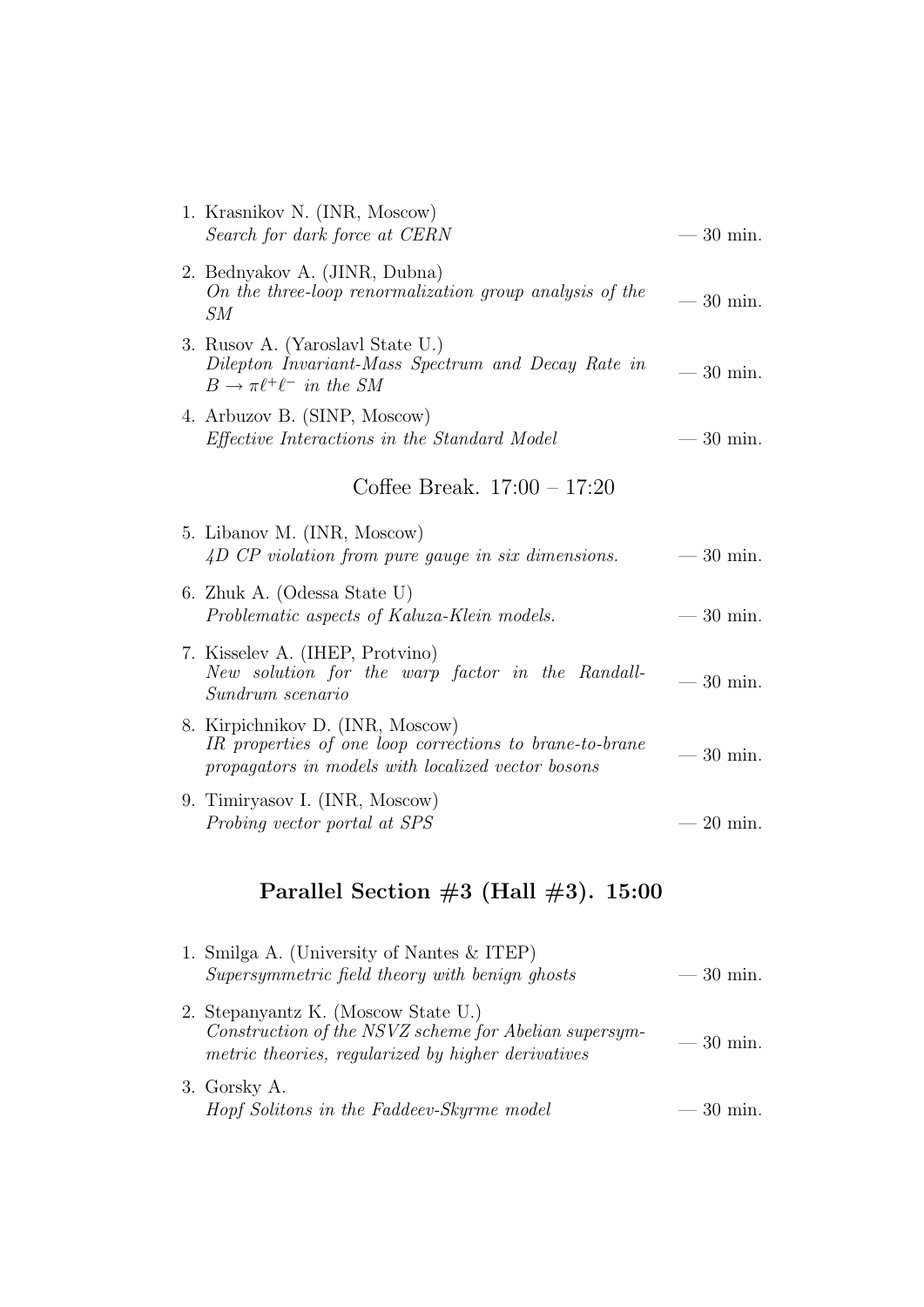4. Krikun A. (NORDITA, Stokholm) Dyonic instanton in holographic model of  $QCD$   $-30$  min.

#### Coffee Break. 17:00 – 17:20

- 5. Levkovich-Maslyuk F. (King's College, London) BFKL Pomeron at Strong Coupling from the Quantum  $S_{\text{P}}$   $S_{\text{V}}$   $S_{\text{V}}$   $S_{\text{V}}$   $S_{\text{V}}$   $S_{\text{V}}$   $S_{\text{V}}$   $S_{\text{V}}$   $S_{\text{V}}$   $S_{\text{V}}$   $S_{\text{V}}$   $S_{\text{V}}$   $S_{\text{V}}$   $S_{\text{V}}$   $S_{\text{V}}$   $S_{\text{V}}$   $S_{\text{V}}$   $S_{\text{V}}$   $S_{\text{V}}$   $S_{\text{V}}$   $S_{\text{V}}$   $S_{\text{V}}$  6. Lyakhovich S. (Tomsk Univ.) Bypassing no-go theorems for consistent interactions in  $\qquad \qquad -30 \text{ min.}$ 7. Reshetnyak A. (Inst. of Strength Phys. and Materials Science, Tomsk) On consistent Lagrangian quantization of Yang-Mills  $t_{\text{noise}}$  to the sistem Eugenologian quantization by Tang-Mats  $-30$  min.
- 8. Efimov G. (JINR, Dubna)  $Quantum particle in random media$  — 30 min.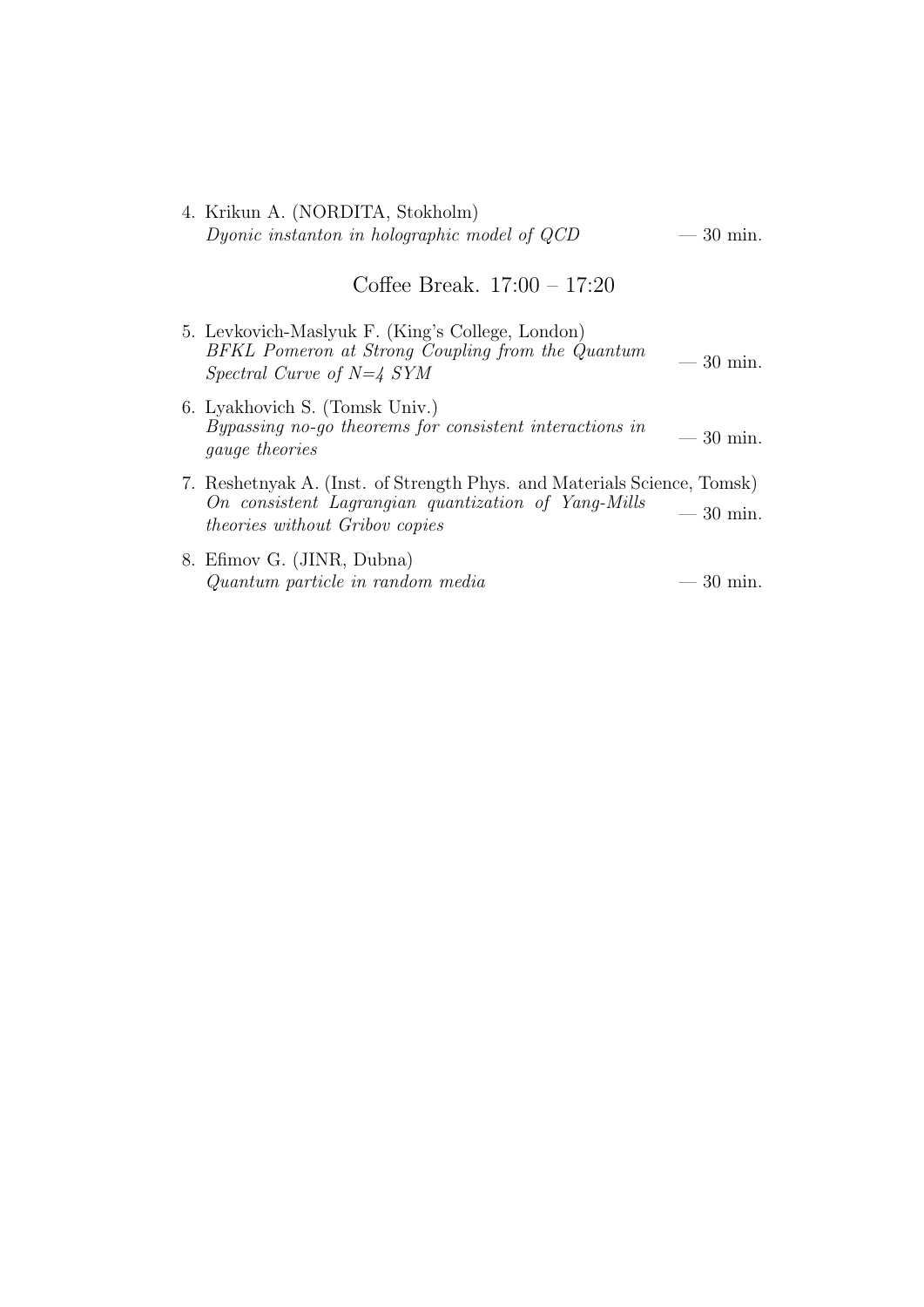# Thursday, June 5

# Plenary Session. 10:00

| 1. Vasiliev M. (Lebedev Physics Inst., Moscow)<br>Current operator algebra and multiparticle symmetry.              | $-30$ min. |
|---------------------------------------------------------------------------------------------------------------------|------------|
| 2. Belavin A. (Landau Inst.)<br>Correlation functions in Minimal Liouville Gravity from<br>Douglas string equation. | $-45$ min. |
| 3. Mironov A. (Lebedev Inst. & ITEP, Moscow)<br>$AGT$ and modular transformation of conformal blocks                | $-30$ min. |
| Coffee Break. $11:45 - 12:05$                                                                                       |            |
| 4. Bezrukov F. (CERN & Connecticut U.)<br>Higgs inflation and large gravity waves $-$ status and pre-<br>dictivity  | $-30$ min. |
| 5. Gorbunov D. (INR, Moscow)<br>Light inflaton and 3.5 keV line from dark matter sterile<br>neutrino                | $-30$ min. |
| 6. Vikman A. (CERN)<br>NEC breaking, instabilities and UV completion                                                | $-30$ min. |

# Evening Sessions.

| 1. Dremin I. (Lebedev Physics Inst., Moscow)<br>Connection of elastic and inelastic processes by unitarity<br>condition and special regime of pp-scattering at $\gamma$ TeV. | $-30$ min. |
|------------------------------------------------------------------------------------------------------------------------------------------------------------------------------|------------|
| 2. Cherednikov I. (Universiteit Antwerpen & JINR Dubna)<br>Evolution of Transverse-Distance Dependent Parton<br>Densities at Large Bjorken X                                 | $-30$ min. |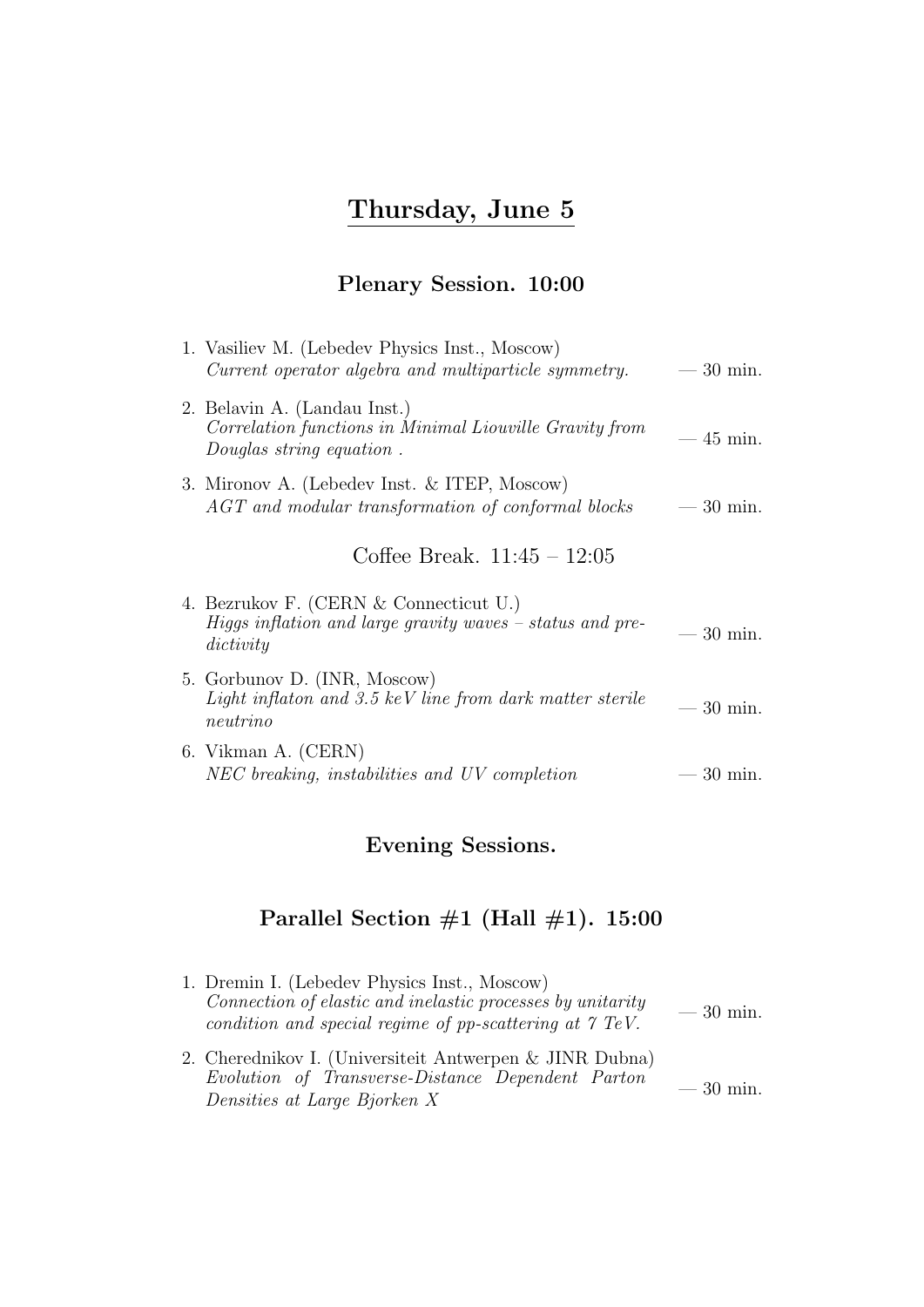| 3. Kalaydzhyan T. (Stony Brook)<br>Chiral Superfluidity for QCD                                                                                         | $-30$ min. |
|---------------------------------------------------------------------------------------------------------------------------------------------------------|------------|
| 4. Braguta V. (IHEP, Protvino)<br>Study of axial magnetic effect in $SU(2)$ QCD                                                                         | $-30$ min. |
| Coffee Break. $17:00 - 17:20$                                                                                                                           |            |
| 5. Kotov A. (ITEP, Moscow)<br>Lattice QCD with nonzero chiral chemical potential.                                                                       | $-30$ min. |
| 6. Skachkova A. (JINR, Dubna & ITEP, Moscow)<br>Perspectives of study of direct photon production at<br><i>FAIR</i>                                     | $-30$ min. |
| 7. Khokonov A. (Kabardino-Balkarian State U.)<br>Determination of surface tension and viscosity of nu-<br><i>clear matter by capillary oscillations</i> | 30 min.    |
| Parallel Section $\#2$ (Hall $\#2$ ). 15:00                                                                                                             |            |

| 1. Tinyakov P. (ULB, Brussels & INR, Moscow)<br>Primordial black holes as dark matter candidates: clos-<br>ing the remaining mass window | $-30$ min. |
|------------------------------------------------------------------------------------------------------------------------------------------|------------|
| 2. Tkachev I. (INR, Moscow)<br>Phase-space of cold dark matter in the Galaxy halo                                                        | $-30$ min. |
| 3. Easson D. (Arizona U.)<br>Nonstandard Higgs Inflation                                                                                 | $-30$ min. |
| 4. Sazhin M. (Sternberg Astron. Inst., Moscow)<br>Apparent motion of the ICRF sources                                                    | $-30$ min. |
| Coffee Break. $17:00 - 17:20$                                                                                                            |            |
| 5. Sazhina O. (Sternberg Astron. Inst., Moscow)<br>Observational constraints on the types of cosmic strings                              | $-30$ min. |
| 6. Klimai P. (INR, Moscow)<br>Primordial black hole constraints on some models of dis-<br>sipative inflation                             | $-30$ min. |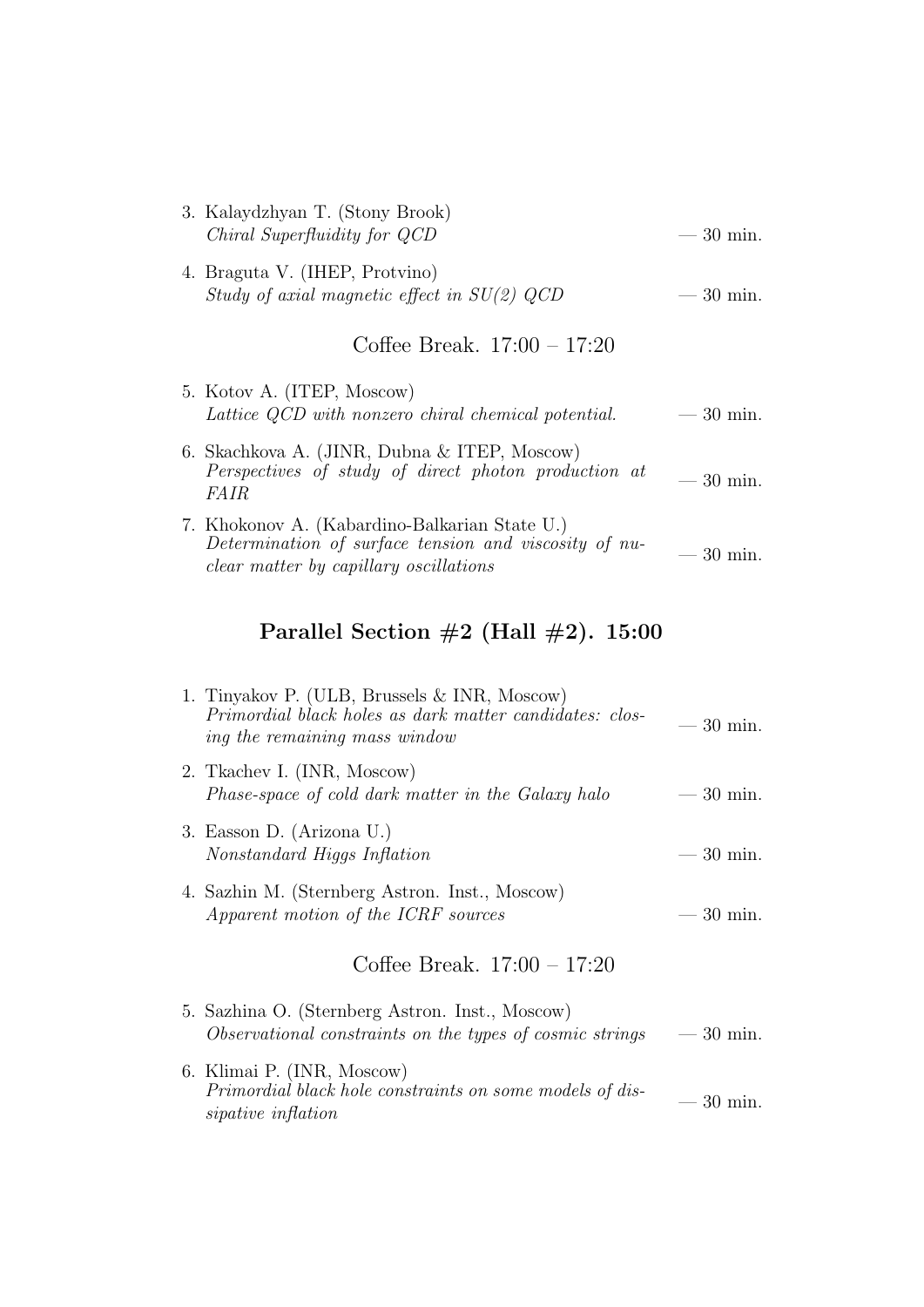| 7. Tokareva A. (Moscow State U. & INR, Moscow)                 |            |
|----------------------------------------------------------------|------------|
| <i>Particle production in Starobinsky model of dark energy</i> | $-30$ min. |
| 8. Ivanov M. (Moscow State U. & INR, Moscow)                   |            |
| UV-completing Ghost Inflation                                  | $-30$ min. |

# Parallel Section  $#3$  (Hall  $#3$ ). 15:00

| 1. Isaev A. (JINR, Dubna)                                                                       |            |
|-------------------------------------------------------------------------------------------------|------------|
| Conformal algebra: R-matrix and star-triangle rela-<br>tions.                                   | $-30$ min. |
| 2. Ivanov E. (JINR, Dubna)<br>Deformed $N=\frac{1}{4}$ supersymmetric mechanics                 | $-30$ min. |
| 3. Nirov Kh. (INR, Moscow)<br>Using functional relations to solve quantum integrable<br>systems | $-30$ min. |
| 4. Morozov Andrey. (ITEP, Moscow)<br>Link Polynomials and AENV conjecture                       | $-30$ min. |
| Coffee Break. $17:00 - 17:20$                                                                   |            |
| 5. Zenkevich Y. (INR & ITEP, Moscow)<br>Spectral duality and gauge theories                     | $-30$ min. |
| 6. Bulycheva K. (ITEP, Moscow)<br>Phase transitions in matrix models and knot invariants        | $-30$ min. |
| 7. Ovchinnikov A. (INR, Moscow)<br>On the particle excitations in the XXZ spin chain            | $-30$ min. |
| 8. Gelfond O. (Institute of System Research RAS)<br>Higher-Rank Fields and Currents             | $-30$ min. |

# Conference Dinner. 20:00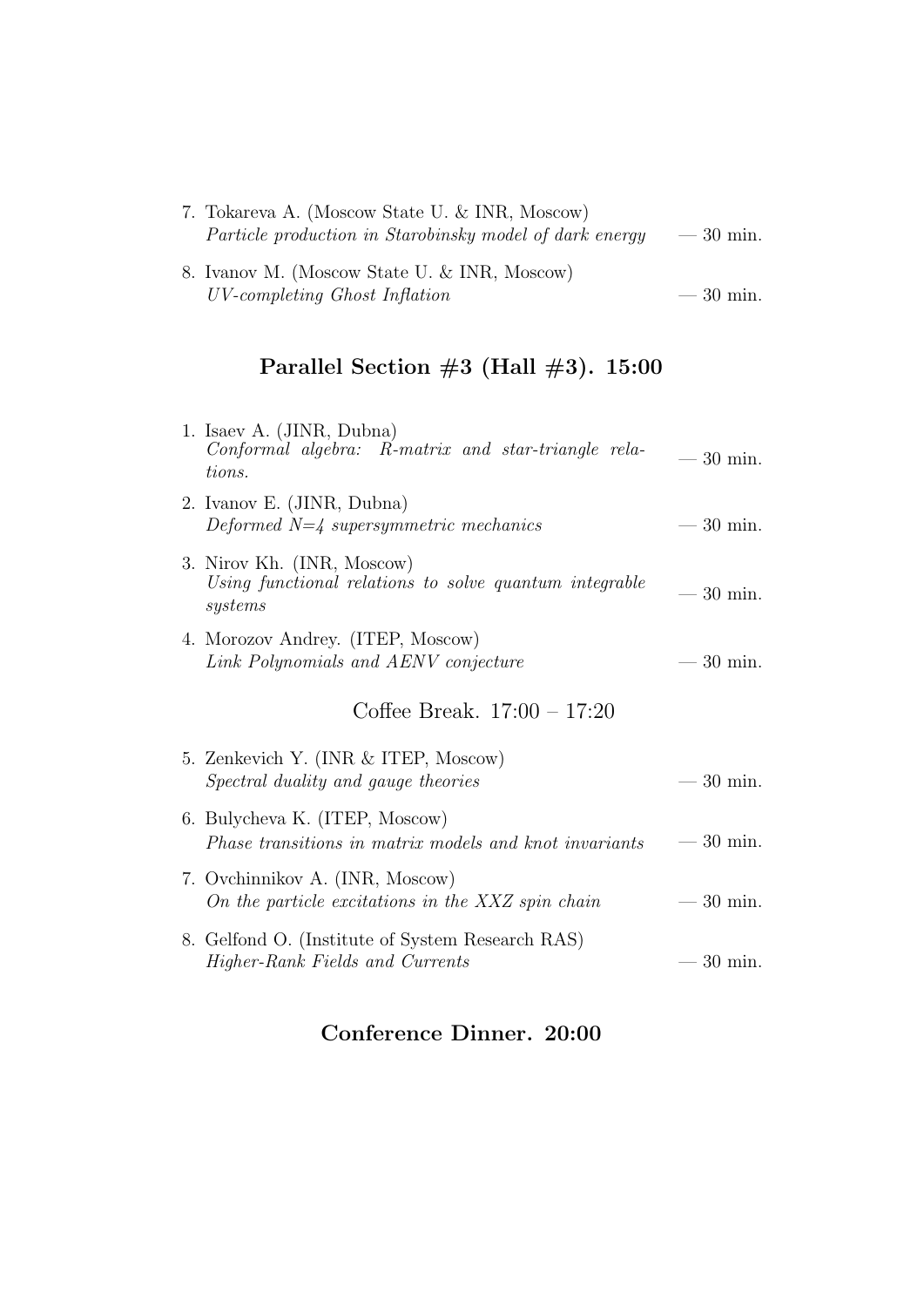# Friday, June 6

# Plenary Session. 10:00

| 1. Nesvizhevsky V. (Laue-Langevin Inst., Grenoble)<br>Diamond nanopowders: a new type of neutron reflectors.<br>Will it lead to a new generation of slow-neutron sources? | $-30$ min.        |
|---------------------------------------------------------------------------------------------------------------------------------------------------------------------------|-------------------|
| 2. Shevchenko V. (Kurchatov Inst., Moscow)<br>Quantum measurements and Landauer principle                                                                                 | $-30$ min.        |
| 3. Penin A. (Alberta U. & INR, Moscow)<br>Testing QED with positronium bound state                                                                                        | $-30$ min.        |
| Coffee Break. $11:30 - 11:50$                                                                                                                                             |                   |
| 4. Kharzeev D. (Stony Brook)<br>The chiral magnetic effect: from quark-gluon plasma to<br>Dirac semimetals                                                                | $-30$ min.        |
| 5. Zakharov V. (ITEP, Moscow & MPI, Munich)<br>On consistency of hydrodynamic approximation for chi-<br>ral media                                                         | $-30$ min.        |
| 6. Postnov K. (Sternberg Astron. Inst.)<br>Constraints on narrow-band GW signals from pulsar<br><i>timing array observations</i>                                          | $30 \text{ min.}$ |

# Evening Sessions.

| 1. Barvinsky A. (Lebedev Physics Inst., Moscow)<br>Dark matter as a ghost free conformal extension of Ein-<br><i>stein theory</i> | $-30$ min. |
|-----------------------------------------------------------------------------------------------------------------------------------|------------|
| 2. Toporensky A. (Sternberg Astron. Inst., Moscow)<br>Cosmological dynamics of a scalar field in teleparallel<br>gravity          | $-30$ min. |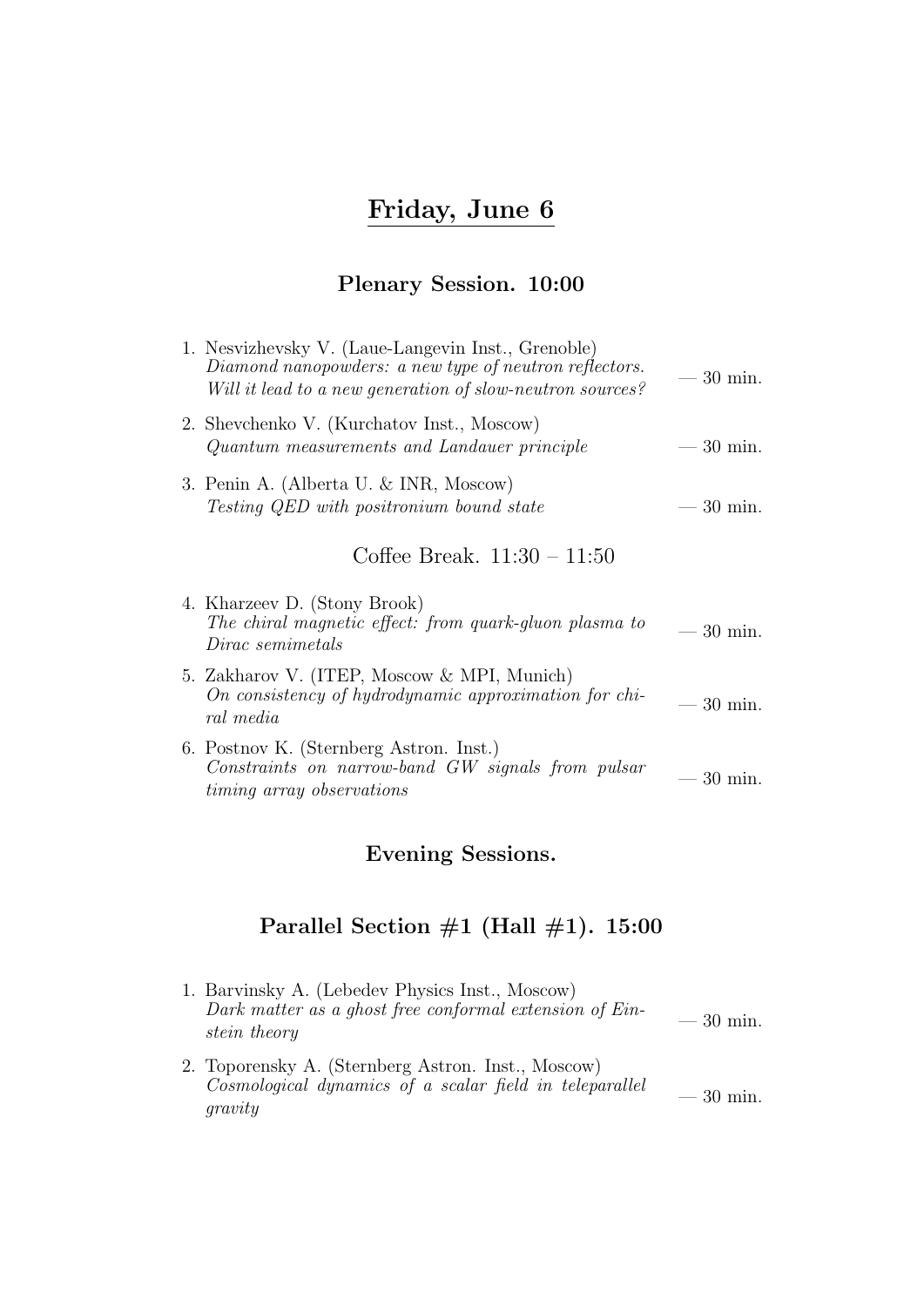| 3. Berezin V. (INR, Moscow)<br>On the phenomenological description of particle creation<br>and its influence on the space-time metrics | $-30$ min. |
|----------------------------------------------------------------------------------------------------------------------------------------|------------|
| 4. Gruzinov A. (New York U.)<br><i>Scenarios of Inflation</i>                                                                          | $-30$ min. |
| Coffee Break. $17:00 - 17:20$                                                                                                          |            |
| 5. Sivanesan R. (IAP, Paris)<br>A no go theorem for galileon-like P-forms                                                              | $-30$ min. |
| 6. Smirnov A. (INR, Moscow)<br>Interacting thin shells in the interior of a Reissner-<br>Nordstrom black hole                          | $-30$ min. |
| 7. Ageev D. (Steklov Math. Inst., Moscow)<br>Holography of Wilson loops in rotating black holes                                        | $-20$ min. |
|                                                                                                                                        |            |

8. Dyadina P. (Sternberg Astron. Inst., Moscow) On evaporation of Randal-Sundrum black holes  $-20$  min.

### Parallel Section  $#2$  (Hall  $#2$ ). 15:00

| 1. Yung A. (PNPI, St. Petersburg)<br>Non-Abelian strings and 2D-4D correspondence                          | $-30$ min.  |
|------------------------------------------------------------------------------------------------------------|-------------|
| 2. Kerbikov B. (ITEP, Moscow)<br>Intersection points of magnetic, Yang-Mills and gravita-<br>tional fields | $-30$ min.  |
| 3. Akhmedov E. (ITEP, Moscow)<br>Secularly growing loop contributions in strong electric<br>fields         | $=$ 30 min. |
| 4. Gorbenko V. (New York U.)<br>QCD Flux Tube Spectra from Approximate Integrability                       | $-30$ min.  |
| Coffee Break. $17:00 - 17:20$                                                                              |             |
| 5. Satunin P. (INR, Moscow)                                                                                |             |

Semiclassical description of particle production in exter-<br>nal fields.  $-30$  min.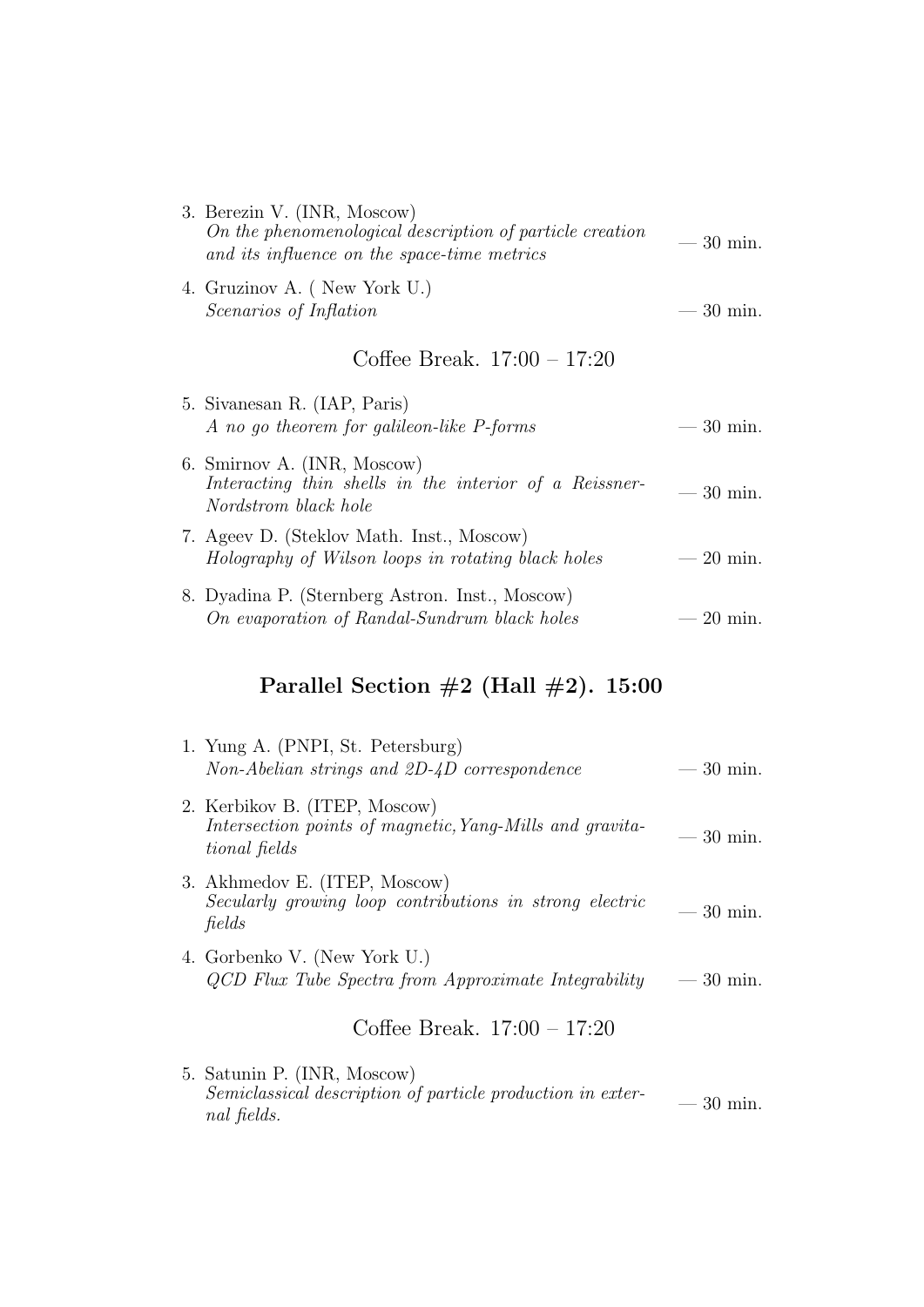| 6. Vernov S. (SINP, Moscow)<br>Induced gravity models with polynomial potentials    | $-30$ min. |
|-------------------------------------------------------------------------------------|------------|
| 7. Pozdeeva E. (SINP MSU)<br>Stable Exact Cosmological Solutions in Induced Gravity | $-30$ min. |

Models

8. Zhokhov R. (IHEP, Protvino) Chiral symmetry breaking in  $(2+1)$ -dimensional Gross-Neveu model with Zeeman interaction with external tilted magnetic field  $-$  20 min.

| 1. Demidov S. (INR, Moscow)<br>NSI and neutrinos from dark matter annihilations in the<br>Sun.                                                              | $-30$ min.        |
|-------------------------------------------------------------------------------------------------------------------------------------------------------------|-------------------|
| 2. Tsytrinov A. (Sukhoi State Technical University of Gomel)<br>Spin identification of Higgs boson in diphoton production<br>at the Large hadron collider   | $=30$ min.        |
| 3. Malgin A (INR, Moscow)<br>Universal formula for the muon-induced neutron yield                                                                           | $-30$ min.        |
| 4. Agafonova N (INR, Moscow)<br>Neutrons produced by muon in LVD@Gran Sasso                                                                                 | $-30$ min.        |
| Coffee Break. $17:00 - 17:20$                                                                                                                               |                   |
| 5. Tlisov D. (INR, Moscow)<br>Exotica searches in pp collisions at 8 TeV in the CMS<br>detector at the LHC                                                  | $-30$ min.        |
| 6. Kirsanov M. (INR, Moscow)<br>Search for a heavy neutrino and right-handed W boson<br>of the left-right symmetric model in $pp$ collisions at $8$<br>TeV. | $-30$ min.        |
| 7. Alikhanov I. (BNO INR)<br>The Glashow resonance in neutrino-photon scattering                                                                            | $-30$ min.        |
| 8. Radionov A. (INR, Moscow)<br>Paraphoton production in electron beam dump experi-<br>ments                                                                | $20 \text{ min.}$ |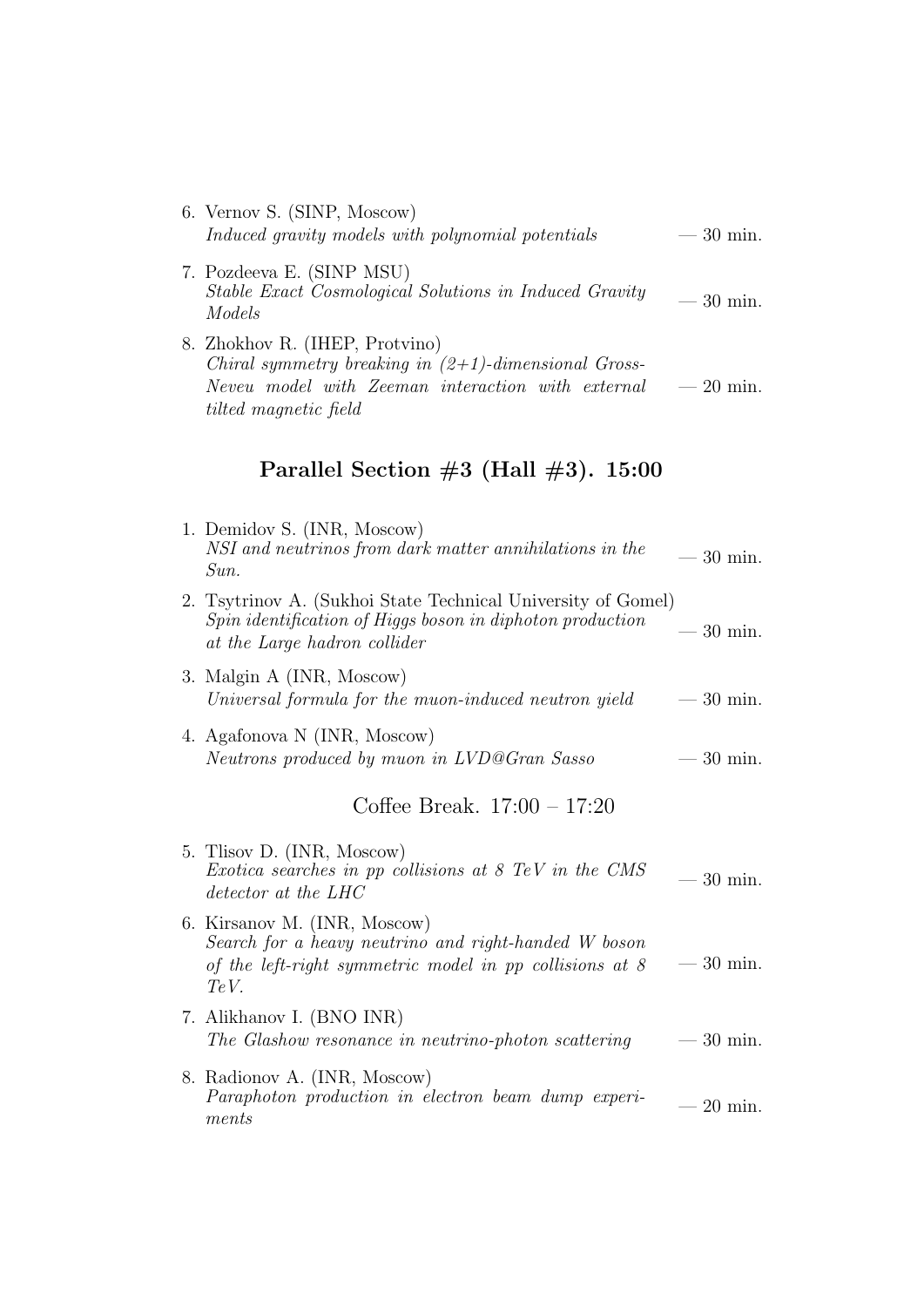| 9. Petrova O. (JINR, Dubna)                              |            |
|----------------------------------------------------------|------------|
| The effective nucleon axial mass approach and quasielas- |            |
| tic neutrino event rates in the Near Detector of NOvA    | $-20$ min. |
|                                                          |            |

10. Ivanov A. (St.-Petersburg State U.) MC generator HARDPING: high-energy scattering lep- $MC$  generator HARDPING: high-energy scattering tep-<br>tons and hadrons off nuclei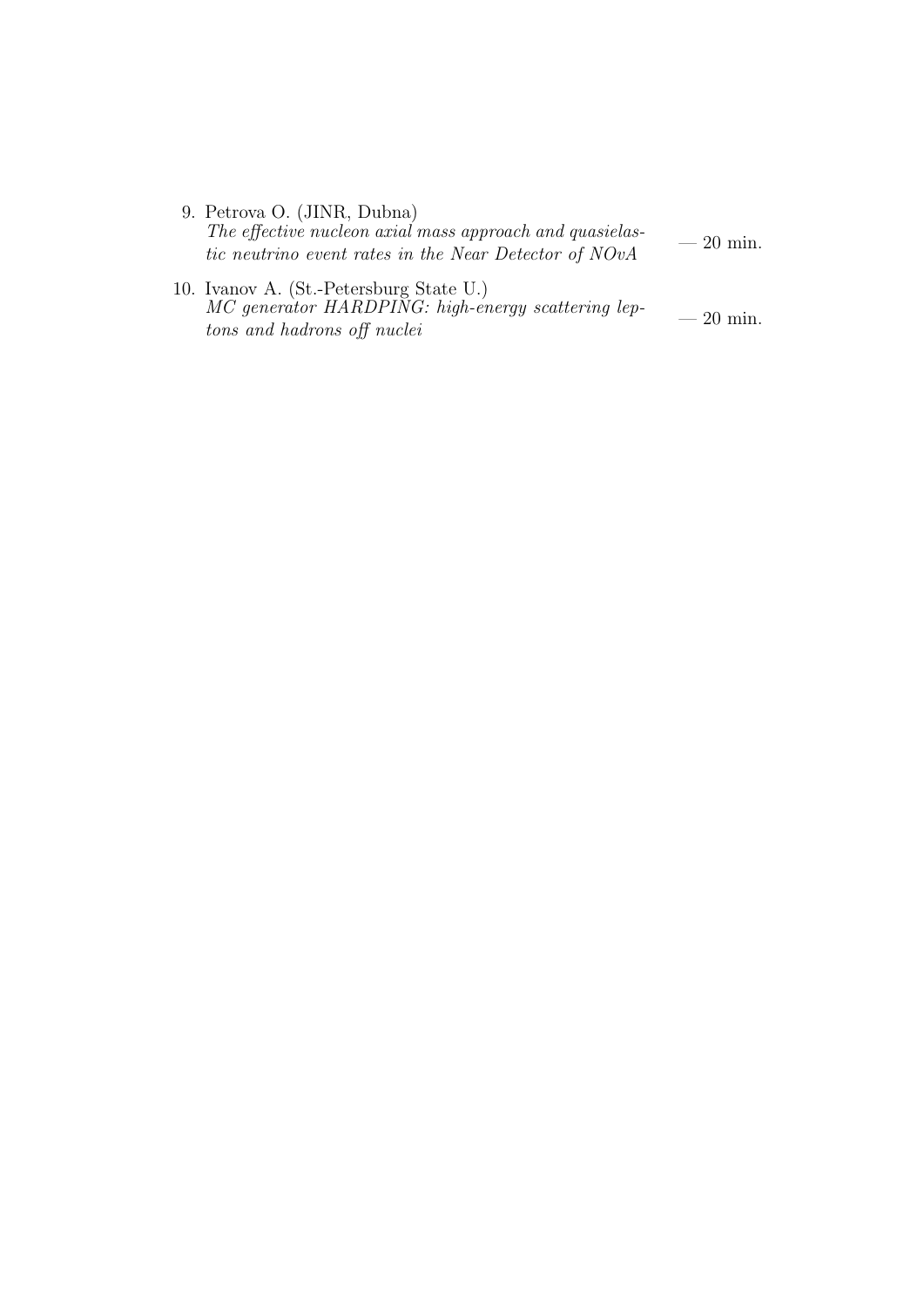# Saturday, June 7

### Plenary Session. 10:00

| Recent highlights from HESS                                                                       | $-30$ min.                                                                                                                                                                                                                                          |
|---------------------------------------------------------------------------------------------------|-----------------------------------------------------------------------------------------------------------------------------------------------------------------------------------------------------------------------------------------------------|
| Update on Ultra High Energy Cosmic Ray Measurements<br>by the Telescope Array                     | $30 \text{ min.}$<br>$\overline{\phantom{a}}$                                                                                                                                                                                                       |
| <i>Physics Results from the Pierre Auger Observatory</i>                                          | $-30$ min.                                                                                                                                                                                                                                          |
| Coffee Break. $11:30 - 11:50$                                                                     |                                                                                                                                                                                                                                                     |
| Primary composition of ultra-high-energy cosmic rays<br>with the Telescope Array surface detector | $-30$ min.                                                                                                                                                                                                                                          |
| Search for Superheavy Elements in Galactic Cosmic<br>Rays                                         | $-30$ min.                                                                                                                                                                                                                                          |
| Prospect for dense baryonic matter at Nuclotron-NICA:<br>BM@N and MPD projects                    | $-30$ min.                                                                                                                                                                                                                                          |
|                                                                                                   | 1. Domainko W. (Max Planck Inst., Heidelberg)<br>2. Matthews J. (Utah U.)<br>3. Parente Bermudez G. (Santiago de Compostela U.)<br>4. Rubtsov G. (INR, Moscow)<br>5. Poluhina N. (Lebedev Physics Inst., Moscow)<br>6. Potrebnikov Y. (JINR, Dubna) |

### Evening Sessions.

| 1. Haberichter M. (Kent U.)<br>Isospinning Skyrmions                                   | $-30$ min. |
|----------------------------------------------------------------------------------------|------------|
| 2. Nugaev E. (INR, Moscow)<br><i>Particle-like Q-balls</i>                             | $-20$ min. |
| 3. Smolyakov M. (SINP MSU, Moscow)<br>Some general properties of $U(1)$ gauged Q-balls | $-20$ min. |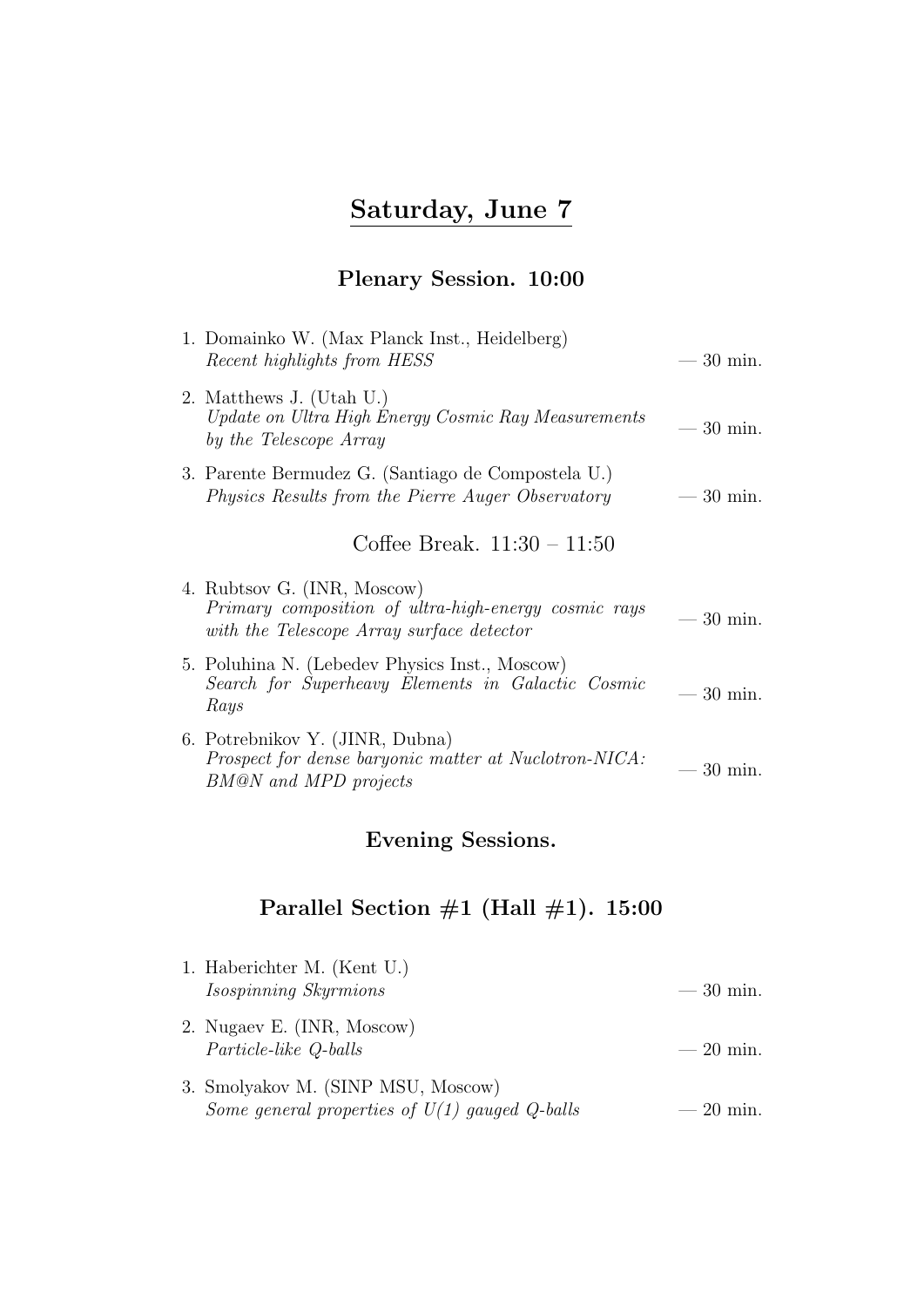| 4. Gulamov I. (SINP MSU, Moscow)<br>Linearized solutions for $U(1)$ gauged Q-ball                                                                 | $20 \text{ min.}$ |
|---------------------------------------------------------------------------------------------------------------------------------------------------|-------------------|
| 5. Shkerin A. (INR, Moscow)<br>Q-tubes in a piece-wise parabolic potential                                                                        | $20 \text{ min.}$ |
| Coffee Break. $16:50 - 17:10$                                                                                                                     |                   |
| 6. Shnir Ya. (JINR, Dubna)<br>Isorotating knots and baby Skyrmions                                                                                | 30 min.           |
| 7. Pismenskii A. (St.-Petersburg State U.)<br>Scaling violation in logarithmic dimensions in massless<br>scalar quantum field theories            | $30 \text{ min.}$ |
| 8. Godunov S. (ITEP, Moscow)<br>Dependence of the atomic energy levels on a superstrong<br>magnetic field with account of a finite nucleus radius | 30 min.           |
| 9. Novikov O. (St.-Petersburg State U.)<br>Localization on a thick brane in the presence of defect                                                | $-30$ min.        |
| 10. Pozdeeva T. (MAI, Moscow)<br>Potentials in modified spaces AdS5 with moderate in-<br><i>crease in entropy</i>                                 | $30 \text{ min.}$ |
| Parallel Section $#2$ (Hall $#2$ ). 15:00                                                                                                         |                   |
| 1. Dedenko L. (Moscow State U.)<br>Testing High Energy Cosmic Ray Interaction Models<br>with the Atmospheric Muon Data                            | $30 \text{ min.}$ |
| 2. Pshirkov M. (Sternberg Astron. Inst., Moscow)<br>Gamma-ray transients as seen by Fermi-LAT                                                     | $30 \text{ min.}$ |
| 3. Kolevatov S. (St.-Petersburg State U.)<br>On the effect of surface pion condensate on the spectrum<br>of neutron stars                         | $30 \text{ min.}$ |
| 4. Kuznetsov A. (Yaroslavl State U.)<br>Neutrino production of electron-positron pairs at excited<br>Landau levels in a strong magnetic field     | $30 \text{ min.}$ |
| Coffee Break. $17:00 - 17:20$                                                                                                                     |                   |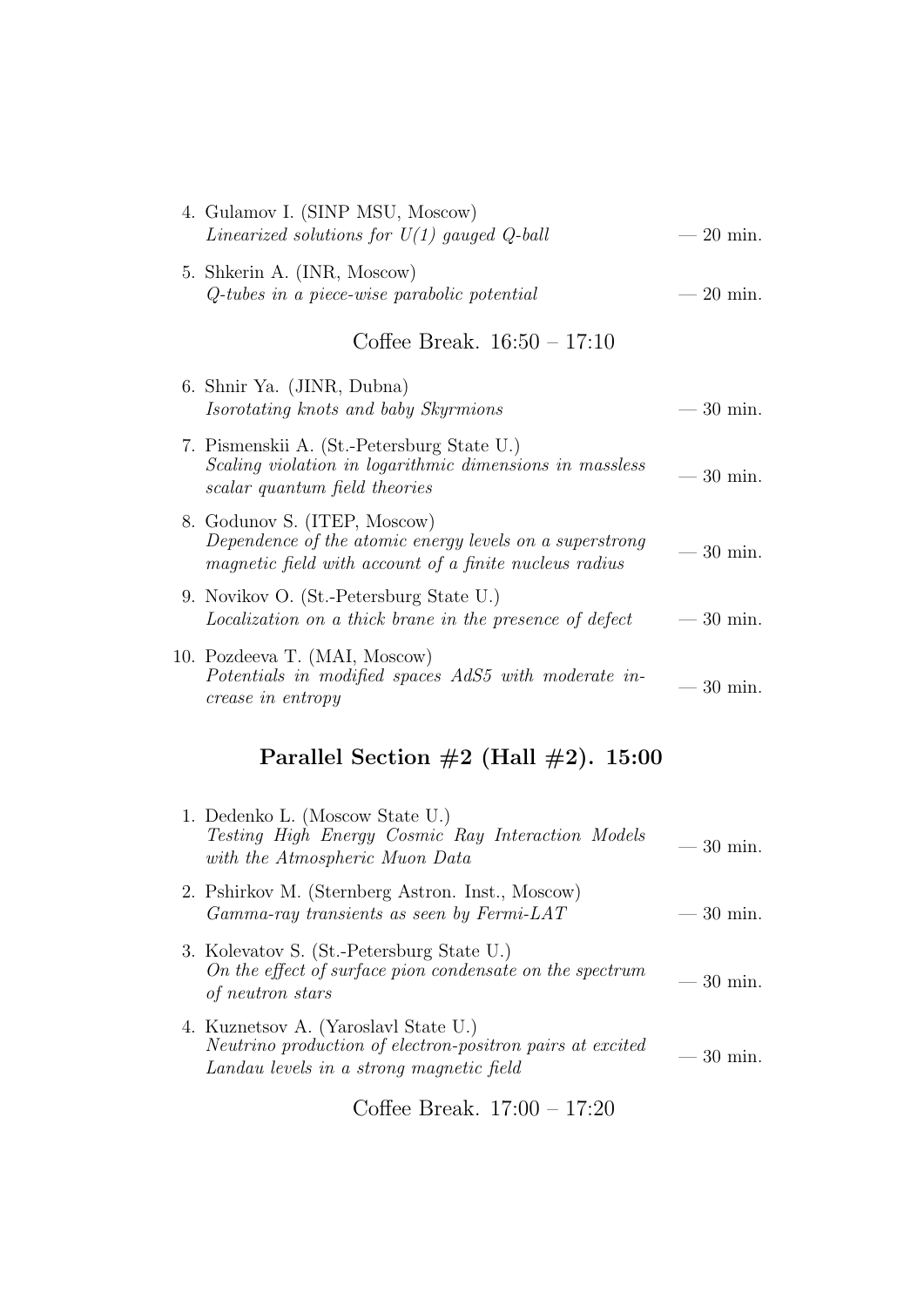| 5. Rumyantsev D. (Yaroslavl State U.)<br>Neutrino photoproduction on the electron in dense mag-<br><i>netized</i> medium    | $-30$ min.        |
|-----------------------------------------------------------------------------------------------------------------------------|-------------------|
| 6. Semikoz V. (IZMIRAN & Valencia U.)<br>Instability of magnetic fields in early universe driven by<br>neutrino asymmetries | $-30$ min.        |
| 7. Panin A. (INR, Moscow)<br>Gravitational waves from an early matter era: numerical<br><i>approach.</i>                    | $-30$ min.        |
| 8. Ramazanov S. (ULB, Brussels)<br>Probing primordial statistical anisotropy with WMAP<br>and Planck data.                  | $30 \text{ min.}$ |
| 9. Mironov S. (INR, Moscow)<br>Effect of intermediate Minkowskian evolution on CMB<br>bispectrum                            | $-20$ min.        |
| 10. Piskunov M. (MSU & INR, Moscow)<br>Time Stretching of the GeV Emission of GRBs: Fermi<br>LAT data vs geometrical model  | $20 \text{ min.}$ |

# Parallel Section  $#3$  (Hall  $#3$ ). 15:00

| 1. Babichev E. (LPT Orsay)<br>Dressing black holes with Galileons                             | $-30$ min. |
|-----------------------------------------------------------------------------------------------|------------|
| 2. Rubakov V. (INR, Moscow)<br>Towards creating a universe in the laboratory                  | $-30$ min. |
| 3. Arbuzova E. (Dubna U. & Novosibirisk State U.)<br><i>Cosmic antigravity</i>                | $-30$ min. |
| 4. Kuznetsov M. (INR, Moscow)<br><i>Effects of Lorentz violation in superluminal theories</i> | $-30$ min. |
| Coffee Break. $17:00 - 17:20$                                                                 |            |

5. Levkov D. (INR, Moscow) Multisoliton solutions in CGHS model with a boundary  $-30$  min.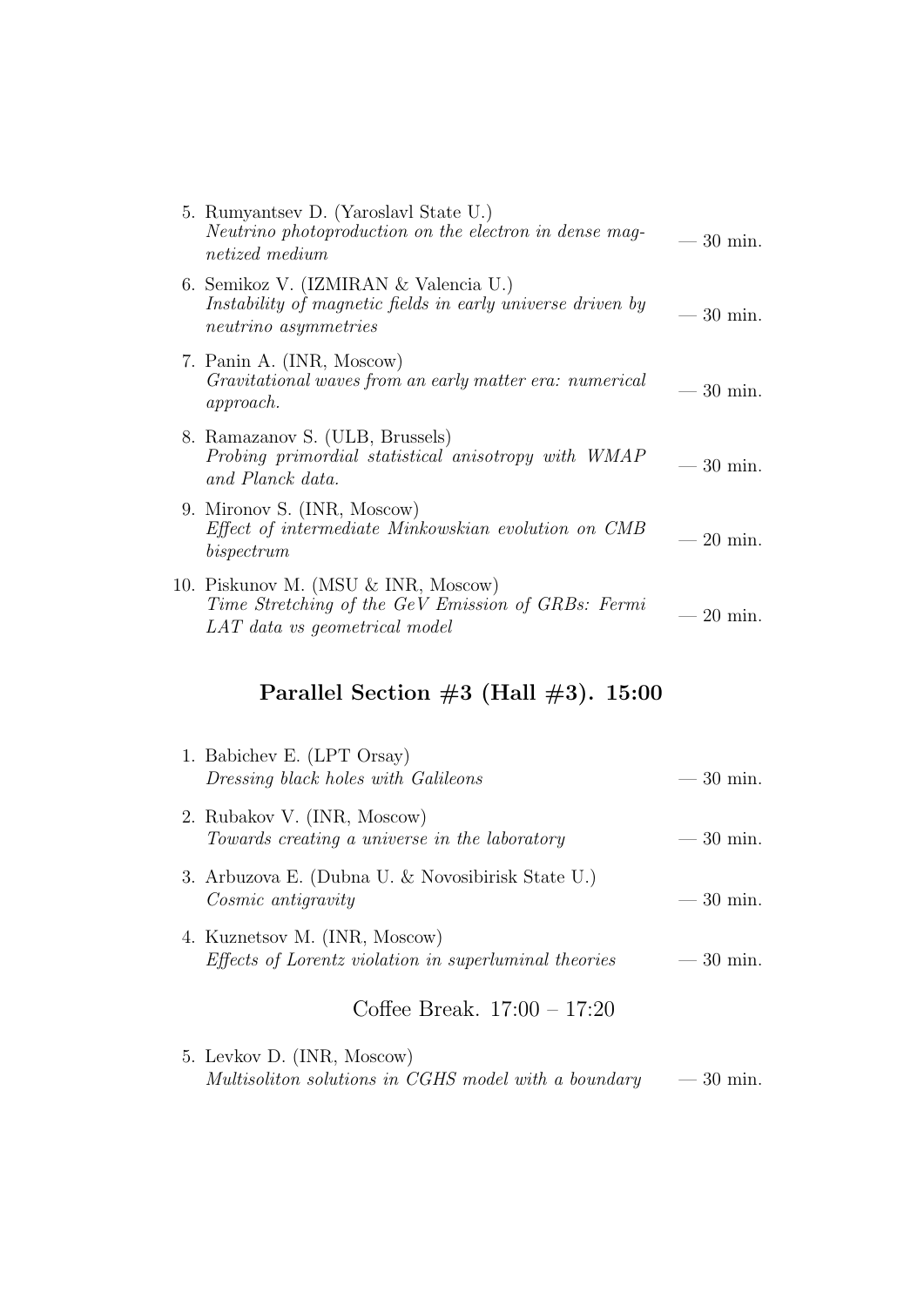| 6. Fitkevich M. (INR, Moscow)<br>Critical phenomena in two-dimensional dilaton gravity<br>with a boundary                             | $-30$ min. |
|---------------------------------------------------------------------------------------------------------------------------------------|------------|
| 7. Rannu K. (Sternberg Astron. Inst., Moscow)<br>Randall-Sundrum model in post-Newtonian limit                                        | $-30$ min. |
| 8. Chirkov D. (Sternberg Astron. Inst., Moscow)<br>Exact exponential solutions in Einstein-Gauss-Bonnet<br>flat anisotropic cosmology | $-30$ min. |